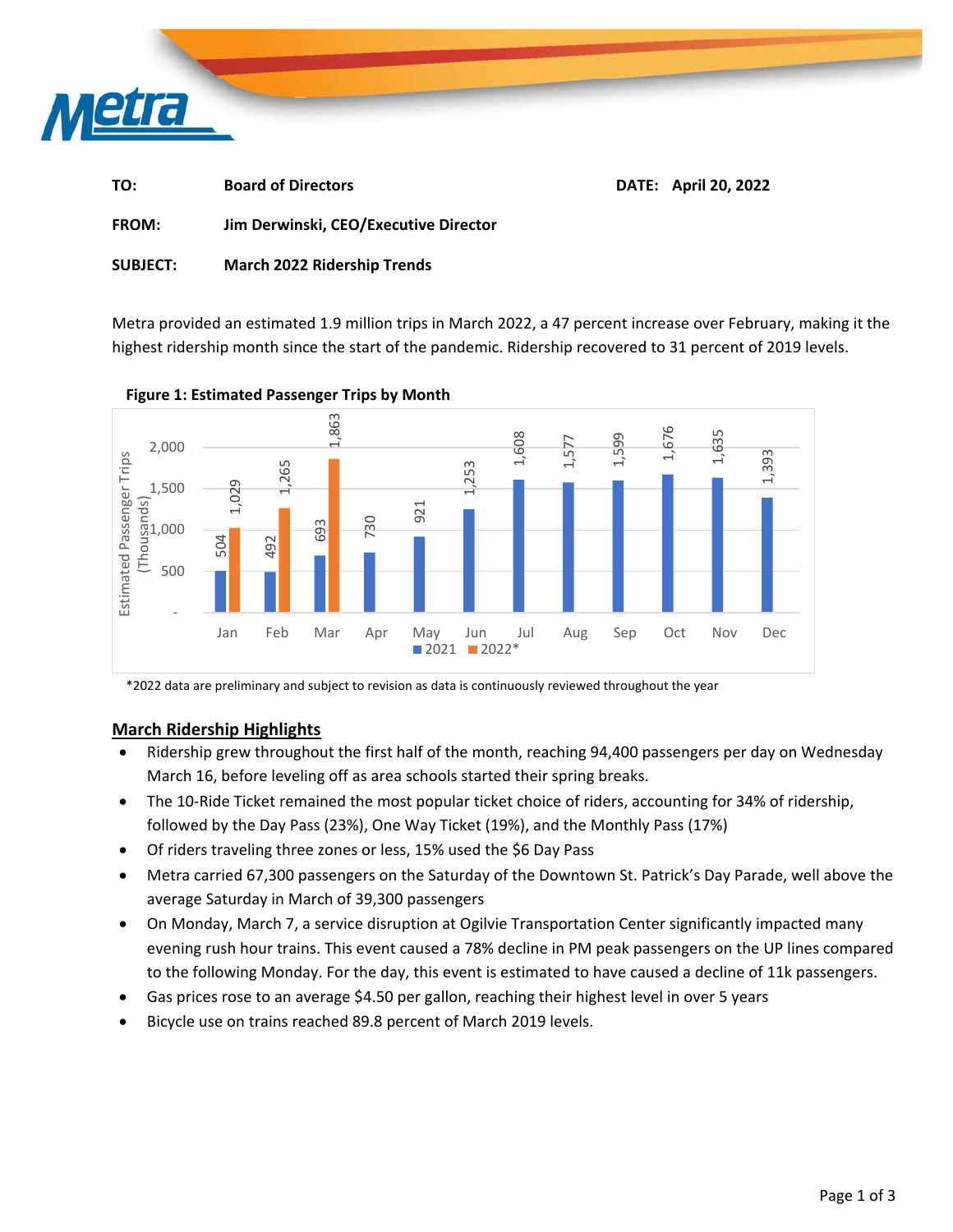# **Ridership by Line**

The UP‐NW was Metra's second highest ridership line in March. The Metra Electric fell to third place. The ME reached 41 percent of 2019 ridership in March, the highest of any line, but saw the smallest increase in ridership (34 percent) compared to the previous month. The Heritage Corridor increased by 70 percent compared to February, the largest percentage growth of any line. The BNSF had a net increase of 5 trains on its weekday schedule. There were no other schedule changes in March.





\*2022 data are preliminary and subject to revision as data is continuously reviewed throughout the year

### **Special Events**

On Saturday, March 12, Metra added 45 trains in total to the BNSF, MD‐N, MD‐W, RI, and UP schedules for the Chicago St. Patrick's Day Parade downtown. There were 67,300 passengers that day, 39,300 more than other Saturdays that month. The South Side Irish Parade took place March 13 from 12‐3 pm. Metra saw an additional 6,000 passengers that day, compared to a typical Sunday that month.

The Shamrock Shuffle took place March 20. With warm, sunny weather, there were an additional 6,400 passengers compared to a typical Sunday, or 74 percent of 2019 Shamrock Shuffle daily ridership. ABC Chicago reported 20,000 runners for the event, with the first wave leaving at 8:30 am. While eight Metra lines have service on Sundays, only six lines arrived more than 10 minutes before the start of the race in Grant Park. On Sundays, The UP‐N and UP‐NW are scheduled to arrive at Ogilvie Transportation Center at 8:28 and 8:20 am, respectively.